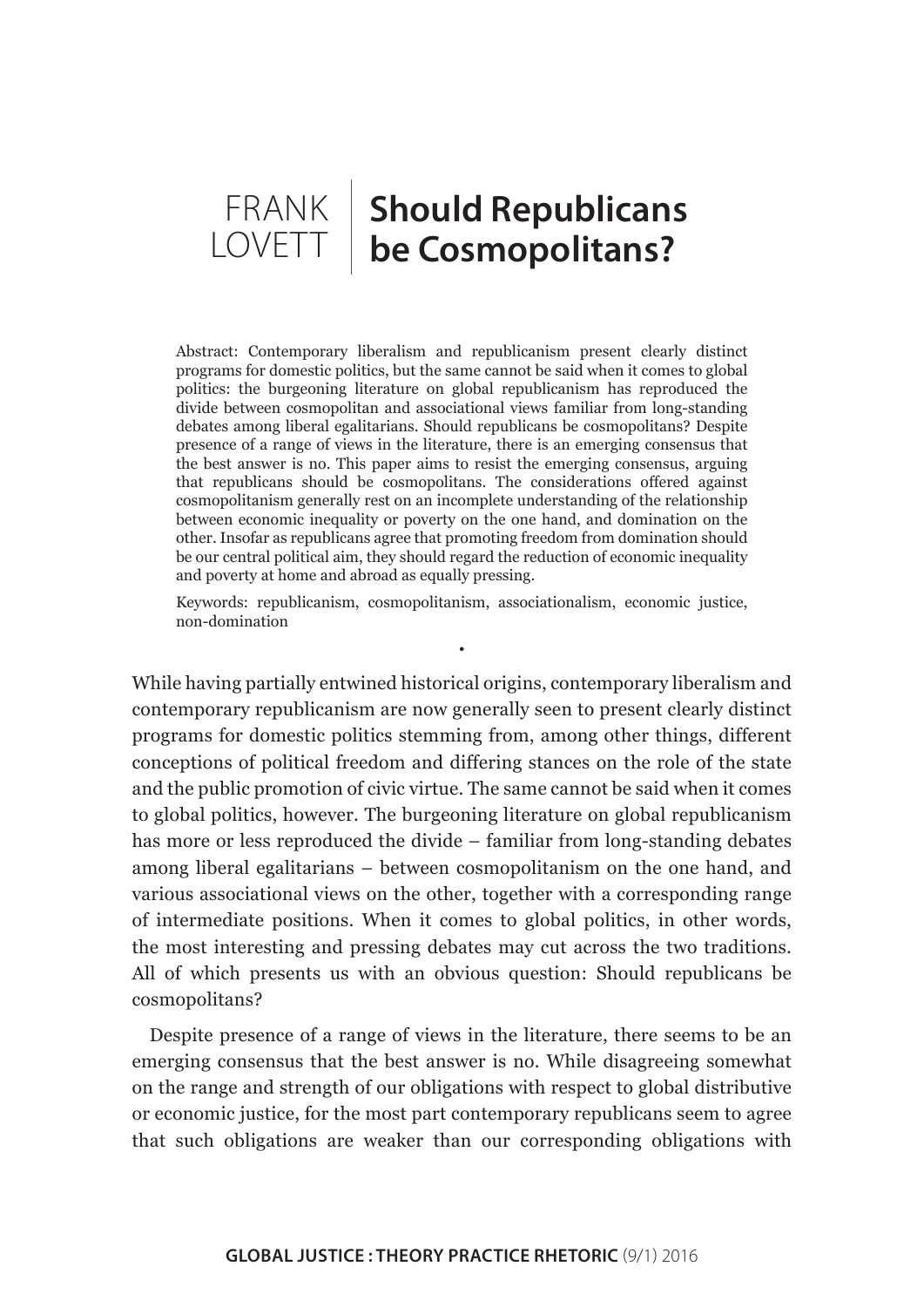respect to domestic distributive or economic justice.<sup>1</sup> In this paper, I aim to resist the emerging consensus. Republicans, on my view, should be cosmopolitans. The considerations offered against cosmopolitanism, I argue, generally rest on an incomplete understanding of the relationship between economic inequality or poverty on the one hand, and domination on the other. Insofar as republicans agree that promoting freedom from domination should be our central political aim, they should regard the reduction of economic inequality and poverty at home and abroad as equally pressing.

Of course, we cannot really answer the question of whether republicans should be cosmopolitans without first having a clear idea of what being a cosmopolitan in the relevant sense entails. The first section of this paper is addressed to this problem. The second explores the considerations raised by various republican authors against cosmopolitanism, and finally the third explains why these considerations should fall away once the relationship between economic justice and domination is fully understood.

# **What is Cosmopolitanism?**

Considering the concept's centrality to global justice debates, it is surprisingly difficult to pin down a specific meaning to cosmopolitanism. Cosmopolitans themselves often assert that their core commitments are quite simple and straight-forward, and can be stated basically as follows:

'Cosmopolitanism […] is a moral stance consisting of three elements: individualism, equality, and universality. Its unit of value is individual human beings; it does not recognize any categories of people as having more or less moral weight; and it includes all human beings."<sup>2</sup>

<sup>1</sup> Among those republicans who argue against cosmopolitanism are Steven Slaughter, *Liberty Beyond Neo-Liberalism: A Republican Critique of Liberal Governance in a Globalizing Age* (New York: Palgrave Macmillan, 2005); Francis Chevenal, 'Multilateral Dimensions of Republican Thought', in Samantha Besson and José Luis Martí (eds.), *Legal Republicanism: National and International Perspectives* (Oxford: Oxford University Press, 2009); Quentin Skinner, 'On the Slogans of Republican Political Theory', *European Journal of Political Theory* 9 (2010), 95–102; Philip Pettit, 'A Republican Law of Peoples', *European Journal of Political Theory* 9 (2010), 71–94; Philip Pettit, *Just Freedom: A Moral Compass for A Complex World* (New York: W.W. Norton, 2014); Cécile Laborde, 'Republicanism and Global Justice: A Sketch', *European Journal of Political Theory* 9 (2010), 48–69; John Maynor, 'Should Republican Liberty as Non-Domination Be Outsourced?' in Barbara Buckinx, Jonathan Trejo-Mathys and Timothy Waligore (eds.), *Domination and Global Political Justice: Conceptual, Historical, and Institutional Perspectives* (New York: Routledge, 2015); and Cécile Laborde and Miriam Ronzoni, 'What is a Free State? Republican Internationalism and Globalisation', *Political Studies* (Forthcoming). Apart from myself (Frank Lovett, 'Republican Global Distributive Justice', *Diacrítica* 24 (2010b) 13–30), only Bohman James Bohman, 'Republican Cosmopolitanism', *Journal of Political Philosophy* 12 (2004), 336–352; James Bohman, 'Nondomination and Transnational Democracy', in Cécile Laborde and John Maynor (eds.), *Republicanism and Political Theory* (Malden: Blackwell Publishing, 2008); James Bohman, 'Cosmopolitan Republicanism and the Rule of Law', in Samantha Besson and José Luis Martí (eds.), *Legal Republicanism: National and International Perspectives*, (Oxford: Oxford University Press, 2009); and José Luis Martí, 'A Global Republic to Prevent Global Domination', *Diacrítica* 24 (2010), 31–72, explicitly endorse cosmopolitanism in some form.

<sup>2</sup> Brian Barry, 'Statism and Nationalism: A Cosmopolitan Critique', in Ian Shapiro and Lea Brilmayer (eds.), *Nomos 41: Global Justice* (New York: New York University Press, 1999), pp. 35-36; cf. Thomas Pogge, *World Poverty and Human Rights* (Cambridge: Polity, 2002), p. 169; Simon Caney, *Justice Beyond Borders: A Global Political Theory* (Oxford: Oxford University Press, 2005), pp. 3-4.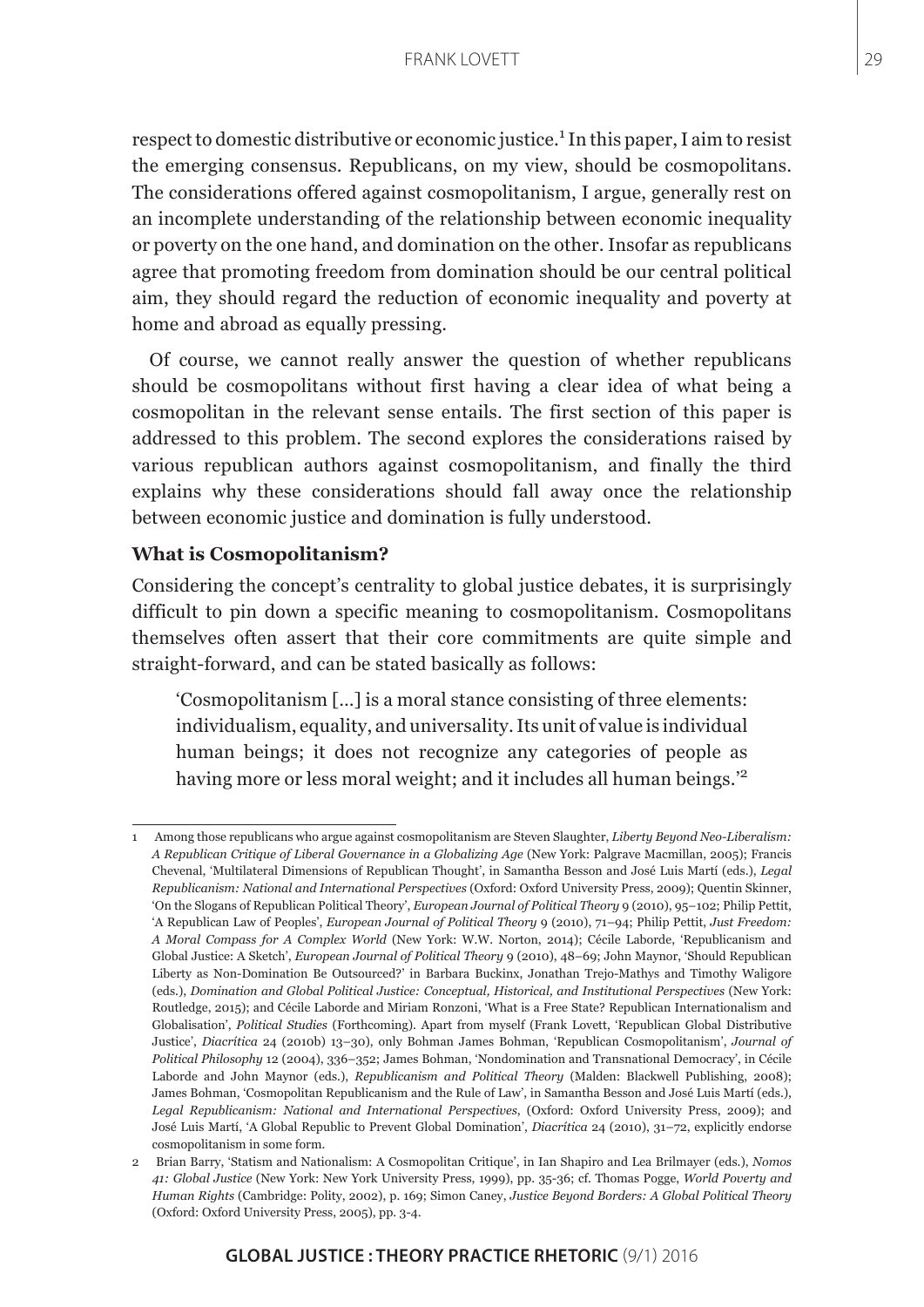This is far too general and abstract to be of much use, however. While some communitarians and others might reject these claims at least in part, many others such as John Rawls or Thomas Nagel can accept them while nevertheless advancing theories of global justice that are definitely not cosmopolitan.<sup>3</sup> In light of this difficulty, some have been tempted to simply drop the term altogether.4 In my view, this would be a mistake. Apart from the fact that discussions of cosmopolitanism are deeply ingrained in the literature on global justice, it can indeed serve as a valuable conceptual category provided it is properly defined.

Cosmopolitanism is best understood as a claim about the nature of certain duties or obligations we might have.<sup>5</sup> It is not, however, merely the claim that there exist at least some universal obligations – obligations we owe to all persons, regardless of how they might or might not be related to us, deriving from, perhaps, our common humanity. Hardly anyone denies this claim. Even Michael Walzer, who is about as distant from cosmopolitanism as anyone, admits that some of our obligations are universal.<sup>6</sup> Conversely, neither is cosmopolitanism the claim that *all* of our obligations are in principle universal. Strong moral monists such as utilitarians might perhaps hold such a view, but other cosmopolitans certainly do not. Brian Barry, as committed a cosmopolitan as anyone, acknowledges that we have at least some first-order associative obligations deriving from our membership in particular groups.<sup>7</sup> Cosmopolitanism is thus rather the claim that some *important obligations in particular* are equally strong with respect to compatriots as they are with respect to non-compatriots.<sup>8</sup>

Which obligations specifically? Usually, it is said our obligations of *distributive justice*. Unfortunately, this term is not ideal. Understood simply as our obligations relating to the distribution of benefits and burdens among individuals, the term is too broad: cosmopolitans and their opponents might

<sup>3</sup> So too Pettit, who explicitly endorses 'normative individualism' (Petit (2010), p. 76) and nevertheless advances a non-cosmopolitan account of global justice.

<sup>4</sup> Mathias Risse, *On Global Justice* (Princeton: Princeton University Press, 2012), pp. 9–10, advises that we stop using the term 'cosmopolitan', except 'to describe a love of humanity or the evanescence or fluidity of culture.'

<sup>5</sup> Here I set aside what is sometimes called 'institutional' or 'legal' cosmopolitanism – roughly, the program of transcending the state system by creating stronger global institutions. Some republicans advocate cosmopolitanism in this sense, e.g., Martí (2010).

<sup>6</sup> See Michael Walzer, *Thick and Thin: Moral Argument at Home and Abroad* (Notre Dame: University of Notre Dame Press, 1994), which offers a somewhat unconventional communitarian account of our universal obligations.

<sup>7</sup> Barry (1999), pp. 59–60, notes that, provided two communities face similar resource constraints, they should be free to tailor their social insurance schemes to their own values; individuals are then obligated to contribute only to their own community's particular scheme.

<sup>8</sup> Note that here and throughout I will use the terms 'compatriots' and 'non-compatriots' in abstraction from the complicated question of whether the relevant associative units are communities, states, nations, peoples, polities, or whatever. The burden, of course, is on the opponent of cosmopolitanism to give an account of the relevant associative unit.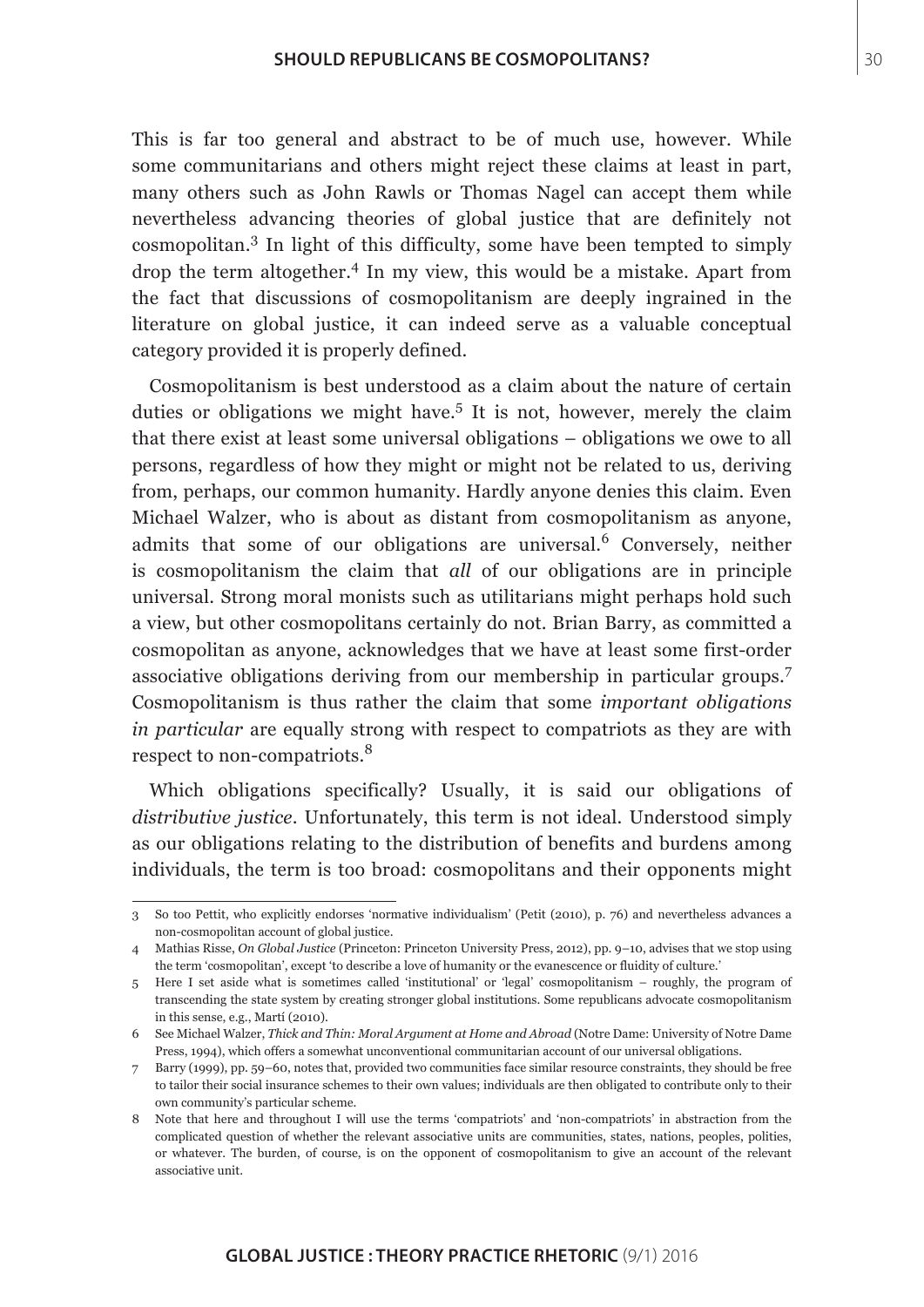agree that obligations to fairly distribute political rights and responsibilities, for instance, are associative in character. Perhaps we should that say the dispute concerns only *economic* distributive justice – especially, the distribution of income and wealth. Understood in this way, however, the term is probably too narrow: it might exclude, for instance, working conditions or other issues of relational justice that would be of obvious concern to cosmopolitans. For lack of any better alternative, then, I will use the term *economic justice*, including under this heading not only the issue of income and wealth distribution, but also access to economic opportunities, the quality of working conditions, control over the means of production, and so forth. With this in mind, we can say that being a cosmopolitan in the relevant sense means holding the view that, whatever the nature of our economic justice obligations happen to be, those obligations have more or less the same character and weight with respect to non-compatriots as they do with respect to compatriots. In other words, if we owe our compatriots some measure of economic equality, say, then we owe a similar measure of economic equality to non-compatriots. To reject this view – to argue that our economic justice obligations to non-compatriots are for some reason or other substantially different in kind or degree – is to be a non-cosmopolitan. For reasons that will soon become obvious, I refer to the latter view as *associationalism*. 9

Roughly speaking, there are main two routes by which one might arrive at a non-cosmopolitan or associational position.10 Suppose one believes that duties of economic justice are in some sense inherently context-dependent: in other words, *A* owes economic justice to *B* only if *A* and *B* stand in the right sort of relationship with one another. Perhaps *A* and *B* must share the bonds of community, or be governed by the same coercive institutional structure, or be engaged in a single system of cooperation, etc. One obvious way to arrive at the associational view is therefore to simply deny that the relevant relationships hold (or might plausibly be made to hold) between non-compatriots.<sup>11</sup> Such is roughly speaking the view of Walzer, Nagel, Rawls, and many others. For example, Rawls believes that duties of economic justice – specifically, the

<sup>9</sup> One might similarly imagine a divide between cosmopolitan and associational views with respect to other categories of obligation – obligations of political justice, for example. Since the existing debates focus on economic justice, however, I leave such topics aside.

<sup>10</sup> The discussion that follows is partially indebted to Michael Blake and Patrick Taylor Smith, 'International Distributive Justice', in Edward N. Zalta (ed.), *The Stanford Encyclopedia of Philosophy* (2015), <http://plato.stanford.edu/ archives/spr2015/entries/international-justice/>.

<sup>11</sup> Notice that I here abstract from the question of our obligations to bring about such relationships when they do not exist: I am persuaded by Miriam Ronzoni, 'The Global Order: A Case of Background Injustice? A Practice-Dependent Account', *Philosophy and Public Affairs* 37 (2009), 229–256, that we do have such obligations, and so associative views are most plausibly interpreted as indicated in the main text.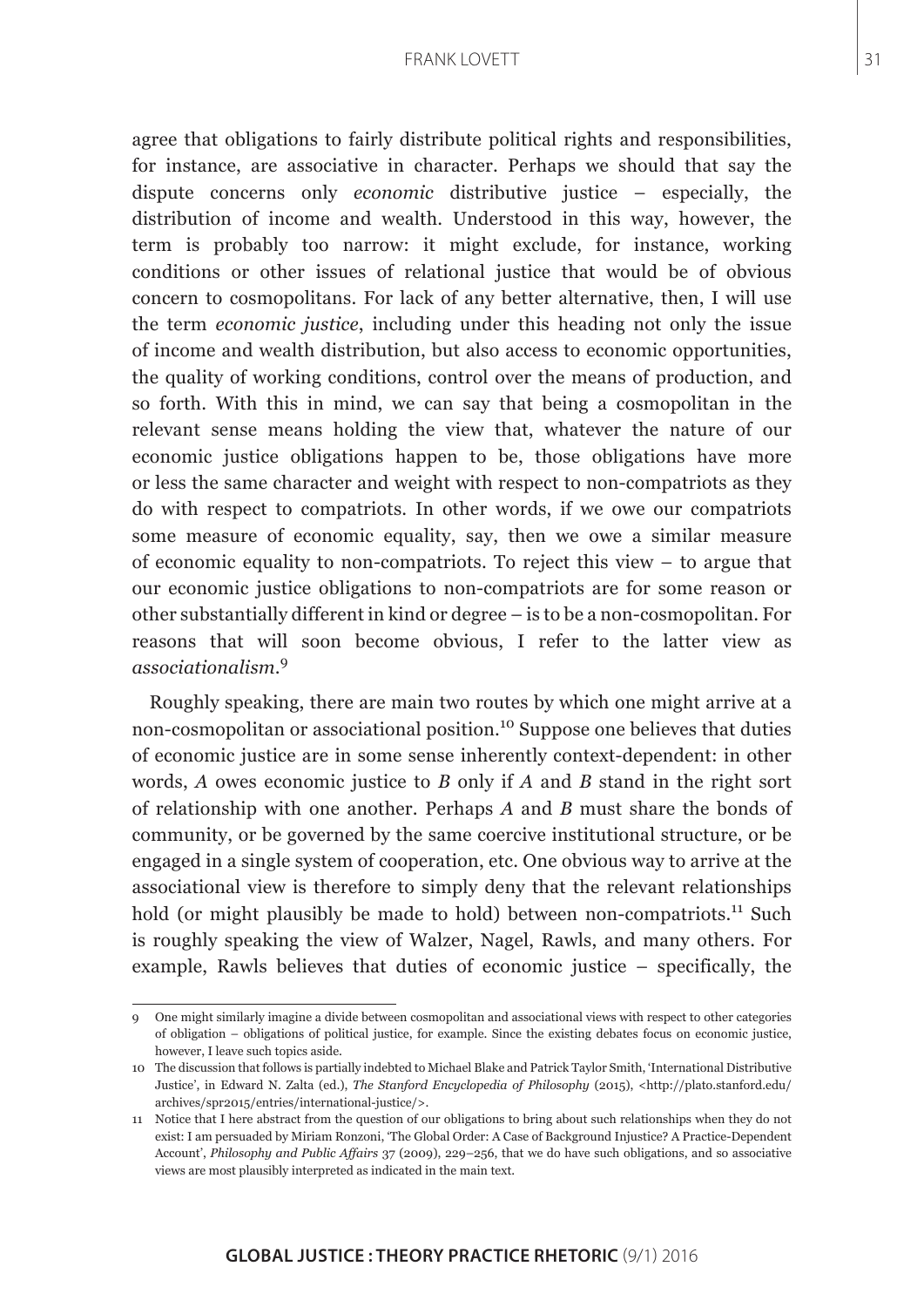difference principle and the principle of fair equality of opportunity – obtain only among mutual participants in a system of social cooperation governed by a single basic structure. Since, on his view, there is no global basic structure (and it would be neither feasible nor desirable to construct one) equivalent duties do not obtain among non-compatriots. Instead, non-compatriots are bound only by much weaker and indirect duties of assistance. Unlike the far-reaching and ongoing principles of domestic economic justice, the global duty of assistance is temporary and limited to helping burdened societies become well-ordered: it requires economic assistance only to the extent that inequality or poverty happen to be an obstacle to their becoming so.<sup>12</sup>

The other way to arrive at the associational view is to accept that the relevant relationships hold (or might plausibly be made to hold) among non-compatriots, but argue that they hold to a lesser degree or extent than they do among compatriots. Such is roughly speaking the view of Joshua Cohen and Charles Sabel, Andrea Sangiovanni, and others. For example, Cohen and Sabel argue that duties of economic justice obtain whenever people are mutual participants in 'a consequential scheme of organized, mutually beneficial cooperation under rules'.13 Certainly compatriots are bound by such a scheme, but so too are noncompatriots in 'an attenuated but significant way,' through complex global institutions such as the World Trade Organization.<sup>14</sup> It follows that we lie under at least some direct and ongoing duties of economic justice with respect to non-compatriots. Since the latter scheme is less dense and consequential than the former, however, our duties with respect to compatriots remain considerably stronger: while we owe compatriots some significant degree of equality, we owe non-compatriots only procedural and substantive inclusion.<sup>15</sup>

Just as there are two routes to non-cosmopolitanism, so there are two routes to cosmopolitanism. The first and more obvious route is simply to reject the claim that obligations of economic justice are context-dependent. On this view, it simply does not matter whether *A* and *B* stand in any particular relationship with one another. Perhaps the simple fact that *B* is suffering is sufficient to

<sup>12</sup> John Rawls, *The Law of Peoples* (Cambridge: Harvard University Press, 1999), esp. sections 15–16. Some especially strong associationalists, such as Thomas Nagel, 'The Problem of Global Justice', *Philosophy and Public Affairs* 33 (2005), 113–147, argue we have no obligations of economic justice to non-compatriots, not even weak or indirect ones; most, such as Risse (2012) and Samuel Freeman, 'The Law of Peoples, Social Cooperation, Human Rights, and Distributive Justice', *Social Philosophy and Policy* 23 (2006) 29–68, follow Rawls on this point.

<sup>13</sup> Joshua Cohen and Charles Sabel, 'Extra Republicam Nulla Justitia?', *Philosophy and Public Affairs* 34 (2006), 147– 175, p. 153. Technically, this is one of three possible grounds they offer for having duties of economic justice towards others; an analogous argument could be made with respect to the other two.

<sup>14</sup> Cohen and Sabel (2006), p. 168.

<sup>15</sup> Analogously, Andrea Sangiovanni, 'Global Justice, Reciprocity, and the State', *Philosophy and Public Affairs* 35 (2007), 3–39, argues that duties of economic justice flow from the provision of collective goods. Since the global economic system produces some such goods we may have direct 'obligations of distributive justice at the global level,' but 'these are different in both form and content from those we have at the domestic' (Sangiovanni (2007), p. 4).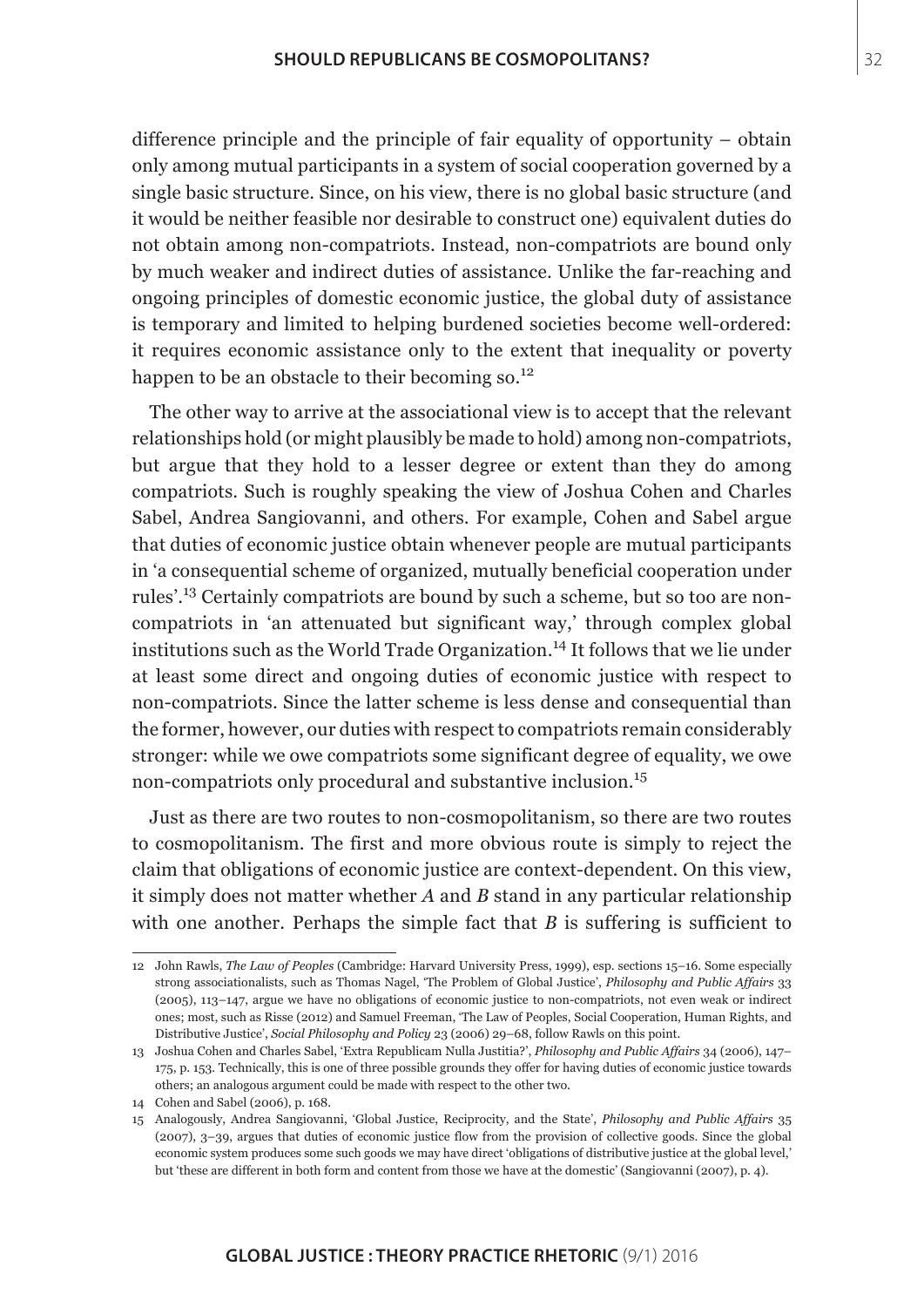generate an obligation to relieve that suffering, as Peter Singer argues<sup>16</sup>; or perhaps the simple fact that, let us suppose through no fault of his own, *B* is on some dimension worse off than *A* is sufficient to generate an obligation to redress that unfairness, as Simon Caney argues.17 Since whatever relationships *A* and *B* happen to have or not have simply do not figure into the question in such arguments, it follows trivially that duties of economic justice among non-compatriots will be the same as those among compatriots. Cosmopolitans of this variety are sometimes referred to as *non-relational* cosmopolitans.<sup>18</sup>

One need not reject the relational view in order to arrive at cosmopolitanism, however. The other route is to accept the claim that obligations of economic justice are indeed context-dependent, but then argue that the relevant relationships do in fact hold (or could feasibly be made to hold) in more or less the same way among non-compatriots as they do among compatriots. It follows that duties of economic justice hold among non-compatriots just as much as they do among compatriots. Such is roughly speaking the view of Charles Beitz and Thomas Pogge. For example, Beitz starts with a broadly Rawlsian view that duties of economic justice obtain only among the mutual participants in a system of social cooperation governed by a basic structure. On his view, however, the increasingly dense network of global institutions do in fact constitute – or at any rate could feasibly be made to constitute – a global basic structure in the relevant sense, and it follows that Rawls's difference principle should be made to apply globally.19 Between these two varieties of cosmopolitanism there is this small difference: namely, that the second sort would entail that, hypothetically, in a different time or place where the relevant relationships do not or could not hold, our duties of economic justice with respect to non-compatriots would correspondingly weaken.

One final comment. Cosmopolitanism is the view that our obligations of economic justice towards compatriots and non-compatriots are more or less the same *at the level of principle*. This qualification is necessary to avoid an important confusion. The issue between cosmopolitans and associationalists concerns the *principles* that should govern global institutions and practices. Obviously, when it comes to practical application, a given normative principle can and should yield different policies or institutions as different contexts require. It is virtually certain that we will have to discharge our obligations of economic justice to compatriots and non-compatriots through very different

<sup>16</sup> Peter Singer, 'Famine, Affluence, and Morality', *Philosophy and Public Affairs* 33 (1972), 229–243.

<sup>17</sup> Caney (2005), Ch. 4.

<sup>18</sup> Following Sangiovanni (2007), p. 5, and Risse (2012), p. 9. Non-relationalism of the second variety, incidentally, is connected with the view pejoratively termed 'luck egalitarianism.'

<sup>19</sup> Charles Beitz, *Politial Theory and International Relations* (Princeton: Princeton University Press, 1979), Part 3.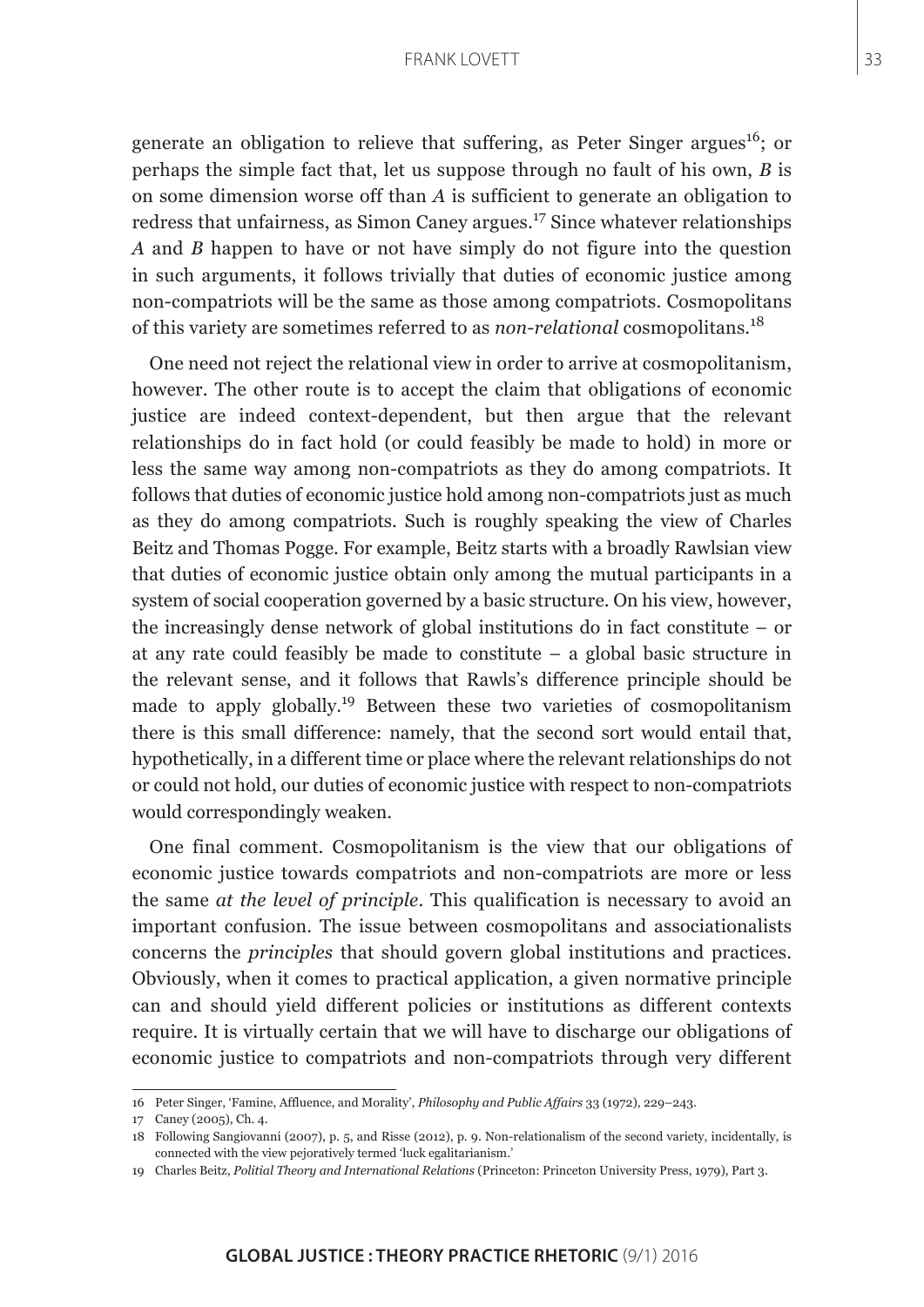policies and institutions. Given that, whatever its faults, for the time being we have no feasible alternative to the international state system, it will simply not be possible to implement global economic justice in the same way that we implement domestic economic justice. Admitting this, however, in no way undermines the cosmopolitan view as such: the point is that in designing global and domestic institutions and practices we should be applying more or less the same normative principles of economic justice.

# **Civic Republicanism and Cosmopolitanism**

Should civic republicans be cosmopolitans? Public philosophies or political doctrines do not, in any deterministic sense, dictate particular positions in the range of possible views on global economic justice. This is because various intermediate steps are necessary to transpose a theory of domestic politics into the global realm: vary those intermediate steps this way or that, and the path from domestic to global justice can turn from one direction to another. Nevertheless, we might suppose that each political doctrine has an inherent tendency or disposition to favor particular views on global justice. Let me illustrate.

Suppose one holds a broadly speaking consequentialist political doctrine. Political and social institutions and practices, on this view, should be regarded as just or unjust according to their effects on the well-being of individuals. The most prominent consequentialists are of course utilitarians, who argue that the best institutions or practices are those we expect to maximize the sum total happiness, counting the happiness of everyone the same. Many others hold similar views, however, built on accounts of basic human needs, human flourishing, or something else. It should be fairly obvious that consequentialist political doctrines have a natural affinity with cosmopolitanism. The reason we should care about economic justice, on the consequentialist view, is simply that the organization of economic institutions and practices can have significant effects on people's well-being. When a given economic practice or policy is detrimental to the happiness or flourishing or whatever of some individual, why in principle should it matter whether she happens to be our compatriot or no? Thomas Pogge neatly illustrates this chain of reasoning from, in his case, a commitment to human flourishing, to the various effects of domestic and global institutions on that flourishing, to a rejection of any patriotic bias in our duties of economic justice.<sup>20</sup>

<sup>20</sup> Pogge (2002), especially Chs. 1, 4–5. Note that on Pogge's view, to call something a human right is simply to say it is an institutionally necessary means to securing a sufficient level of human flourishing; he rejects the more conventional understanding of human rights as pre-institutional moral side constriants (Pogge (2002), especially Ch. 2). Human rights thus do not provide an independent grounds for his rejection of patriotic bias.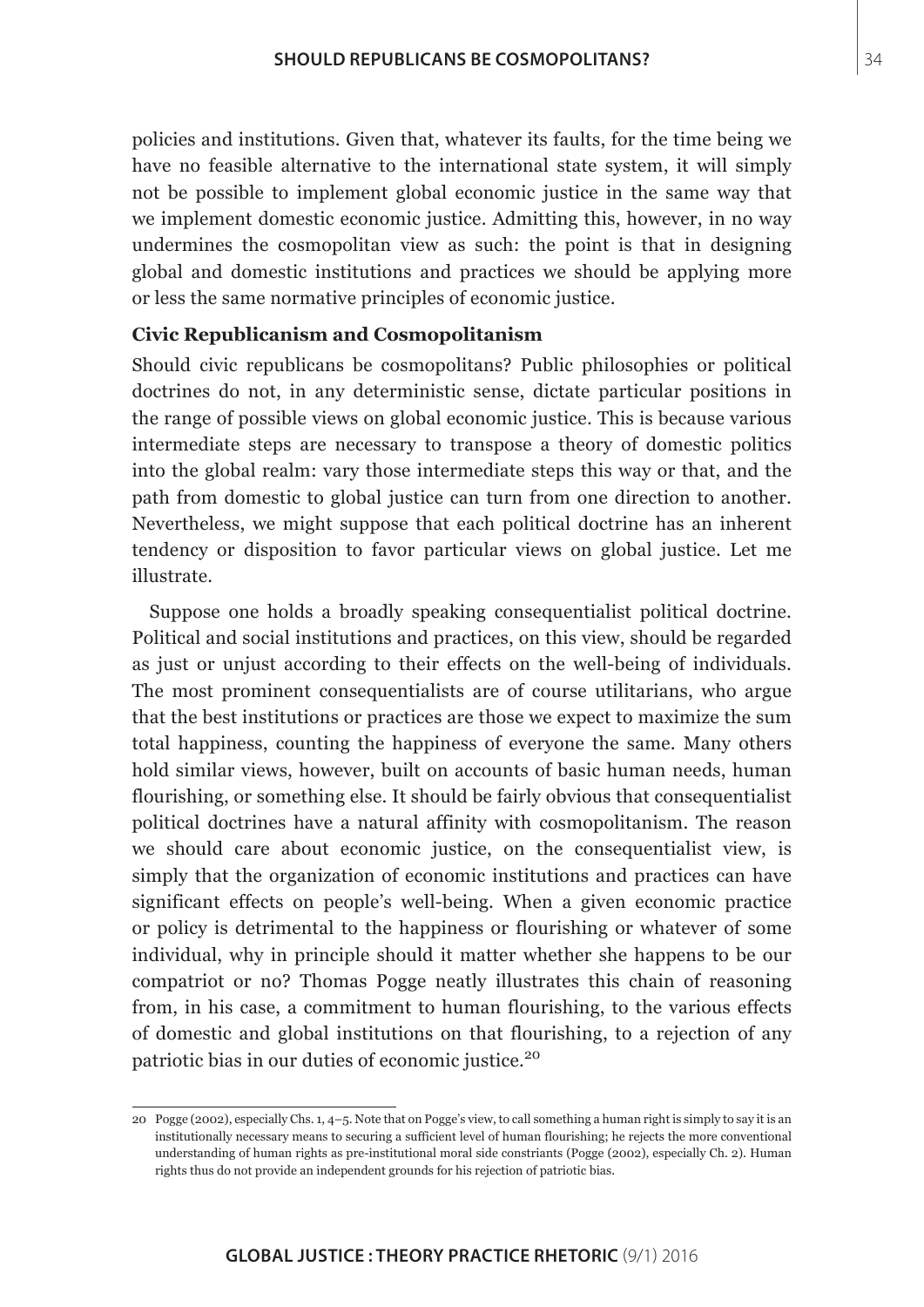Suppose instead that one holds a broadly speaking consent-based political doctrine. Political and social institutions and practices, on this view, should be regarded as just or unjust to the degree that they reflect the institutions and practices reasonable people would choose for themselves under suitable conditions. While holding a consent-based political doctrine does not preclude one from being a cosmopolitan, nevertheless such a view does tend to pull away from that position. This is because the traditional and most natural way to develop the consent model is in terms of a social contract, the parties to which have been enrolled from birth in a complex shared cooperative scheme for mutual benefit. Accordingly, it matters a great deal what our relationship to a given person happens to be. The reason we care about economic justice, on such a view, is that we want to be able to justify the terms of cooperation to all those fellow participants from whose largely involuntary cooperation we benefit. Since it is more difficult to see our interactions with non-compatriots as being mutually entwined in the required manner, it is not surprising that Rawls, Nagel, Freeman, and many other liberal-contractualists have turned out not to be cosmopolitans.<sup>21</sup>

What then is the tendency of contemporary republicanism when it comes to global justice? Let us say that republicanism is any public philosophy or political doctrine in which a principle promoting freedom from domination is given central place. Call this the 'non-domination' principle:

(ND) Public policies, institutions, and so forth ought to be designed with the aim of reducing domination, so far as this is feasible.

There are, of course, many views as to what counts as domination, but following the more or less standard account we can say that persons or groups experience domination to the extent that they are dependent on a social relationship in which some other person or group wields arbitrary power over them. Arbitrary power, in turn, might variously be defined as the unconstrained or uncontrolled ability to interfere with or frustrate the choices and actions of others.<sup>22</sup> For present purposes a precise definition is not necessary; however, domination in the relevant sense is paradigmatically experienced by slaves at the hands of their masters, wives at the hands of their husbands under traditional family law, unprotected workers at the hands of their employers in markets with structural unemployment, and citizen at the hands of tyrannical or despotic governments.

<sup>21</sup> The most important exception here is Beitz, of course. Pogge moved away from a consent-based theory in his earlier work to one based on human flourishing, as observed above.

<sup>22</sup> See Philip Pettit, *Republicanism: A Theory of Freedom and Government* (Oxford: Oxford University Press, 1997), pp. 52–73; Philip Pettit, *On the People's Terms: A Republican Theory and Model of Democracy* (Cambridge: Cambridge University Press, 2012), pp. 49–69; Frank Lovett, *A General Theory of Domination and Justice* (Oxford: Oxford University Press, 2010a), Chs. 2–4.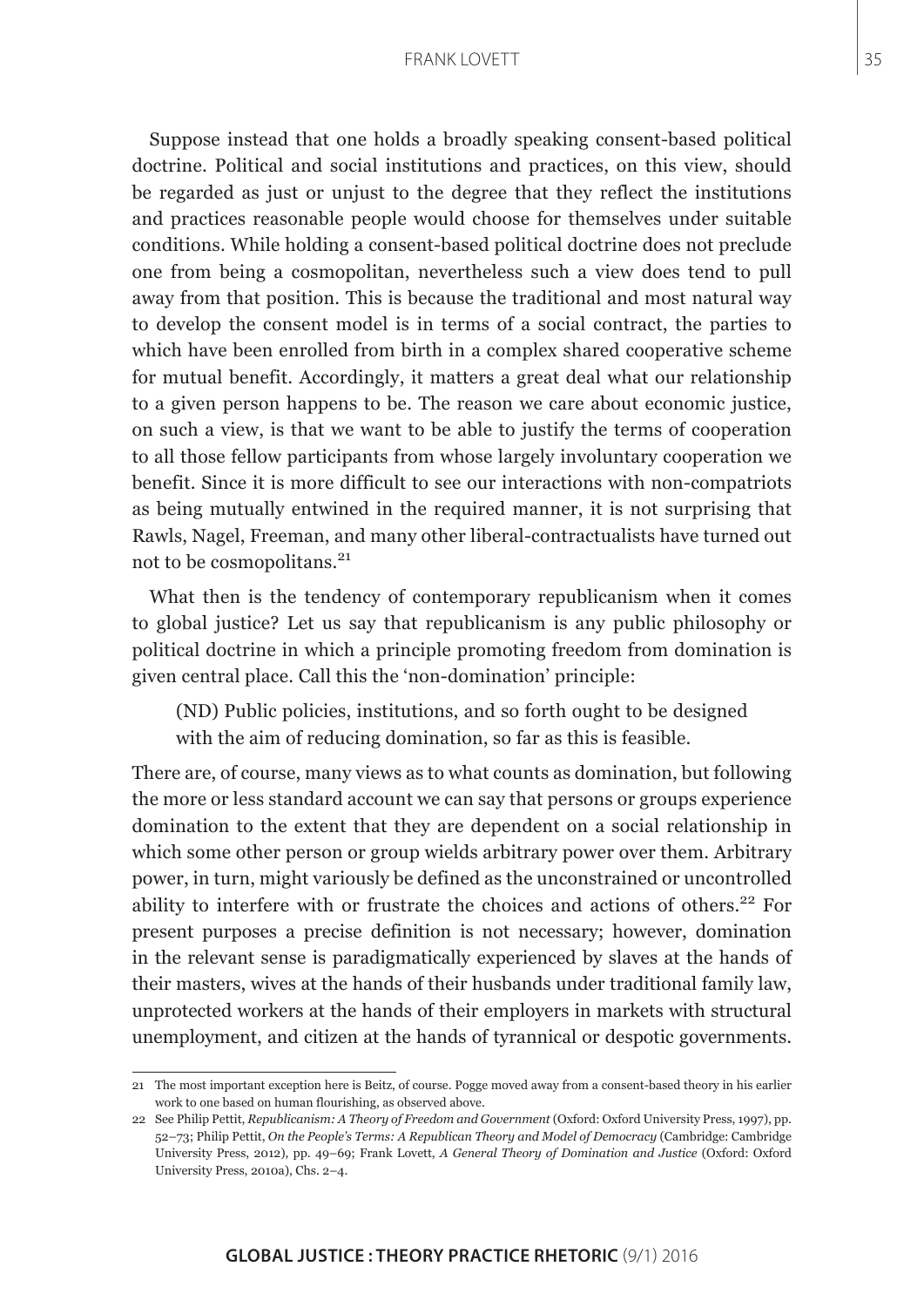It is terribly wrong for persons or groups to be subject to domination when this can be avoided. Without rehearsing at length arguments that can be found elsewhere, we might say this is because possessing some degree of freedom from domination is an important condition of human flourishing: when subject to domination, people are exploited, hindered by uncertainty from developing life plans, and deprived of self-respect.<sup>23</sup>

While each of these claims is certainly worth further elaboration and support, let us set that task aside so as to consider the conception of economic justice most naturally implied by these broadly republican views. According to standard accounts, the degree to which persons or groups experience domination is a function of the political and social institutions and practices that govern (or fail to govern) their relationships with others: as Pettit says, our freedom from domination is 'institutionally constituted.'24 Suppose that *A* is considerably stronger than *B*, and that *B* depends on *A* for protection. In the absence of any institutions or practices otherwise effectively governing their relationship, we would say that *B* is subject to domination since *A* is clearly in a position to wield arbitrary power over him. Alternatively, suppose that *A* and *B* are married in a patriarchal society governed by institutions and practices that foreclose opportunities to women outside of marriage, and simultaneously grant husbands considerable discretion in the treatment of their wives. In this case, we would say that *A* is subject to domination since *B* is clearly in a position to wield arbitrary power over her. Given that human beings will always be to some extent dependent on one another, the only way to secure some measure of freedom from domination is to create institutions and practices that enhance opportunities, reduce imbalances of power, and constrain arbitrariness with effective and reliable rules and procedures.

Now does this republican view of things suggest any particular way of understanding the nature of economic justice? To begin with, it will no doubt embrace the relational view that duties of economic justice are necessarily context-dependent. Specifically, republicans will want to say that *A* owes economic justice to *B* only when *A* has at least some influence over actual or possible economic practices that effect the degree to which *B* will experience domination. In the case where she does, the non-domination principle entails that she lies under a defeasible obligation to implement whatever practices among the set of plausible alternatives will tend to minimize *B*'s domination. When *A* and *B* are not related in this way, however, she will have no such obligation.<sup>25</sup>

<sup>23</sup> Pettit (1997), pp. 85–89; Cécile Laborde, *Critical Republicanism: The Hijab Controversy and Political Philosophy*  (Oxford: Oxford University Press, 2009), pp. 152–156; Lovett (2010a), pp. 130–134.

<sup>24</sup> Pettit (1997), p. 106.

<sup>25</sup> She may, of course, have other humanitarian obligations.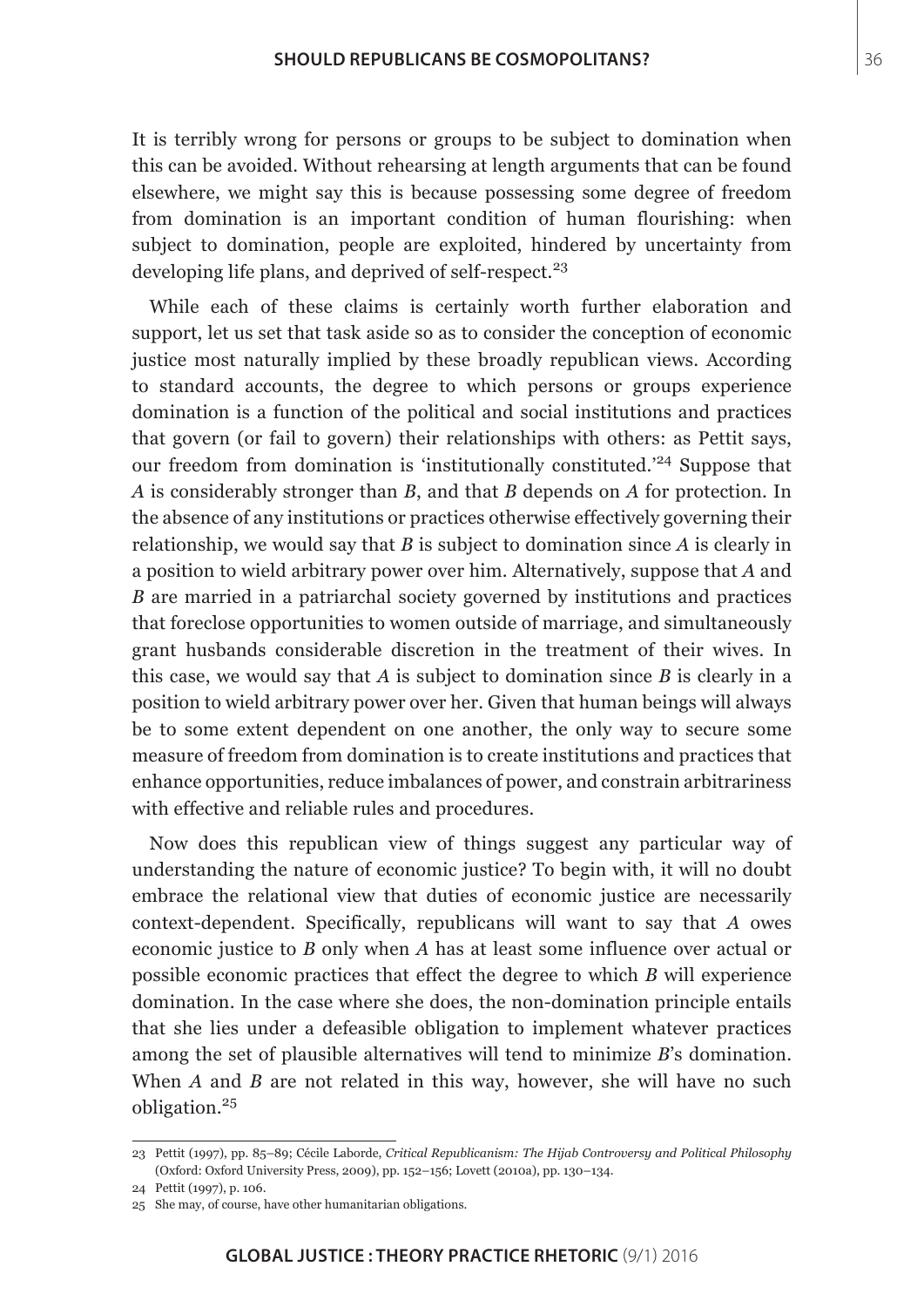Accepting the relational view, however, merely rules out one of the two possible routes to cosmopolitanism: absent further discussion, nothing we have said to this point necessarily commits republicans to the associational view. And indeed, we might have some reasons to expect contemporary republicans would follow the second route to cosmopolitanism. This is because many contemporary republicans have developed their own principles within a broadly consequentialist framework, while opposing consent-based approaches.<sup>26</sup> If, from this point of view, the reason we should care about economic justice is simply that the organization of economic institutions and practices can effect the levels of domination people will experience, why should it matter whether a given individual happens to be our compatriot or no? The emerging anticosmopolitan consensus among contemporary republican writers, noted in the introduction to this paper, is thus on its face surprising. Let us examine, therefore, the further steps by which republican authors divert what might seem to be the natural path of argument to arrive at associationalism.

Since the relevant argument is complex and often presented in a fragmentary manner, it might be useful to first summarize what seems to me the standard main line of reasoning as follows:

- 1. Securing freedom from domination necessarily requires services that only states can provide.
- 2. States will not compromise freedom from domination only to the extent that their activities are democratically accountable.
- 3. Severely impoverished states may lack the capacity to secure the non-domination of their own people.
- 4. Given [1] and [3], but since well-ordered states cannot secure the non-domination of people in other, severely impoverished states (without violating [2]), the former have an obligation to help the latter acquire the capacity to secure non-domination for themselves. Call this the duty of assistance.
- 5. Socio-economic inequality among compatriots undermines their ability to hold their own state democratically accountable.
- 6. Given [2] and [5], compatriots have an obligation to secure for themselves a degree of socio-economic equality sufficient to ensure the democratic accountability of their own state. Call this the duty of civic equality.
- 7. Since the duty of civic equality is both different in kind and more demanding than the duty of assistance, cosmopolitanism is false.

<sup>26</sup> See for example, Pettit (1997), pp. 97–102; Pettit (2012), pp. 157–160; Laborde (2009), pp. 152–156; or Lovett (2010a), pp. 130–134, 167–168.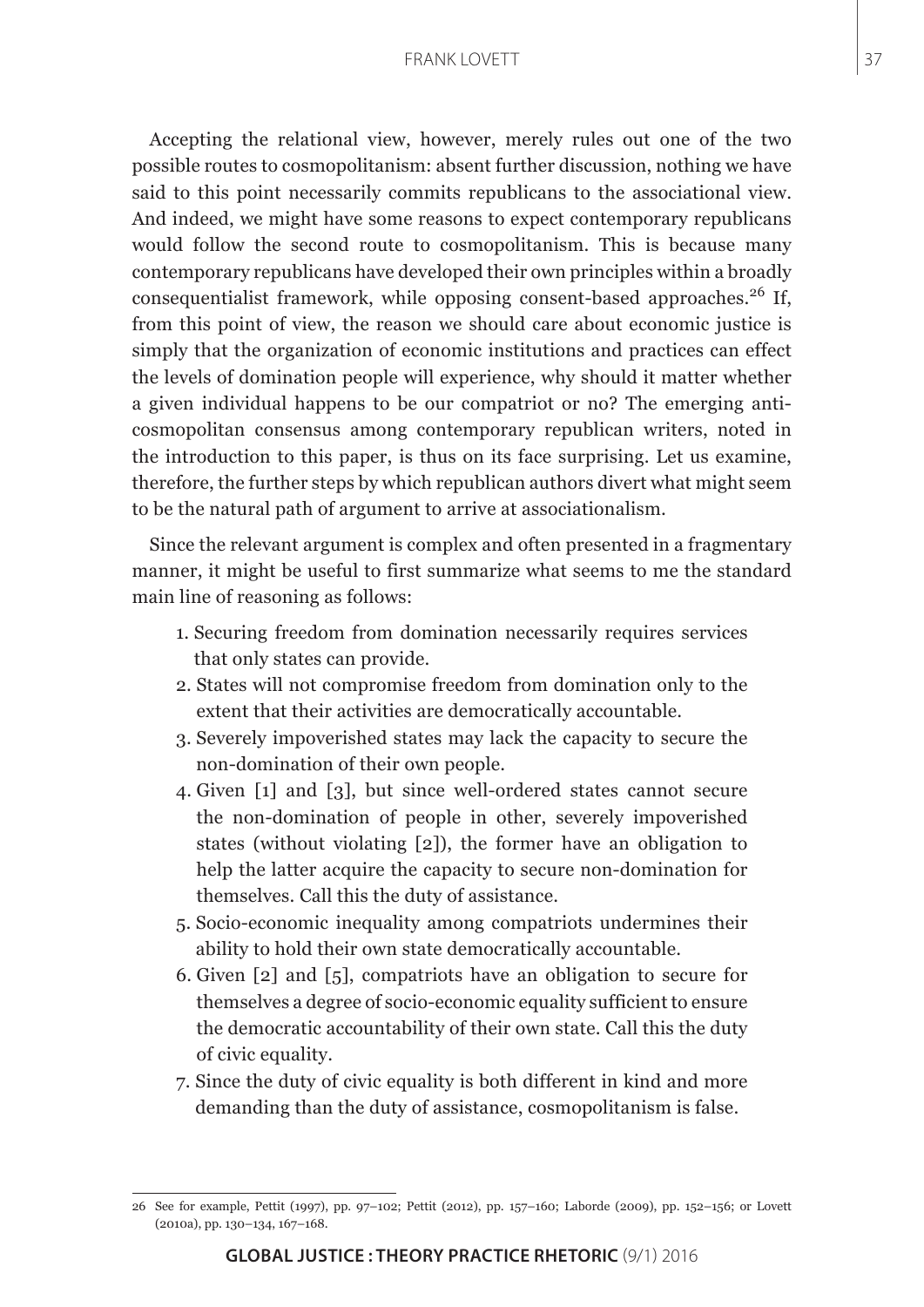Different republican authors of course emphasize some of these steps rather than others, and flesh out particular steps in rather different ways, but the underlying argument is always more or less the same.

The first two steps are well-established in contemporary republican theory and relatively uncontroversial. For example, many emphasize the connection between the rule of law on the one hand, and freedom from domination on the other, and point out that only coercive states have a demonstrated capacity to reliably secure the rule of law. Thus Pettit observes that 'there is no real possibility of establishing social justice without relying on the coercive power with which the state, as a functional necessity, imposes laws'.<sup>27</sup> Slaughter likewise argues that republican freedom 'requires a state capable of enacting law and policies that identify and intercede' in various 'forms of domination', <sup>28</sup> while Laborde and Ronzoni agree that states 'are uniquely able to combine the rule of law, democratic control, and relational equality under the same institutional structure,' and thus secure 'optimal non-domination'.<sup>29</sup> Significantly, the second step rules out not only a world state, but also one state servicing the people of another: in either case, it is difficult to see how the required democratic accountability might be secured. In 'a world where cultures vary enormously' and 'where trust is often in short supply across cultural divides' it is unlikely that shared norms and standards will be available for holding transnational public authorities accountable. It follows that 'each state has special obligations towards its own citizens,' since only 'their own state can serve this function' in a manner consistent with the non-domination principle. Thus, 'if the citizens of other regimes are to fare well […], that depends on the performance of their own state'.<sup>30</sup>

The third step is a reasonably intuitive empirical claim. Different authors elaborate on the intuition in different ways, however. Pettit, for instance, suggests that severe poverty is a problem mainly because it undermines state capacity: when a state is 'so bereft of resources' that 'it is unable to discharge some of the most basic functions of a state,' it will 'not have the capacity to represent its people' in the required manner. $3<sup>1</sup>$  Laborde suggests instead that severe poverty is a problem because it hinders the establishment of democratic accountability: the people 'in poor and destitute states will be unable to set up republics if the inequalities of power and wealth that they suffer […] mean

<sup>27</sup> Pettit (201), pp. 157–158.

<sup>28</sup> Slaughter (2005), p. 196.

<sup>29</sup> Laborde and Ronzoni (Forthcoming), p. 10.

<sup>30</sup> Pettit (2014), pp. 158–159. Among republicans, Martí (2010) noteably dissents from this view. Most republicans will of course also be concerned with the concentration of power entailed in creating a world state (see Laborde and Ronzoni (Forthcoming), p. 8), but this is an separate issue.

<sup>31</sup> Pettit (2014), p. 152.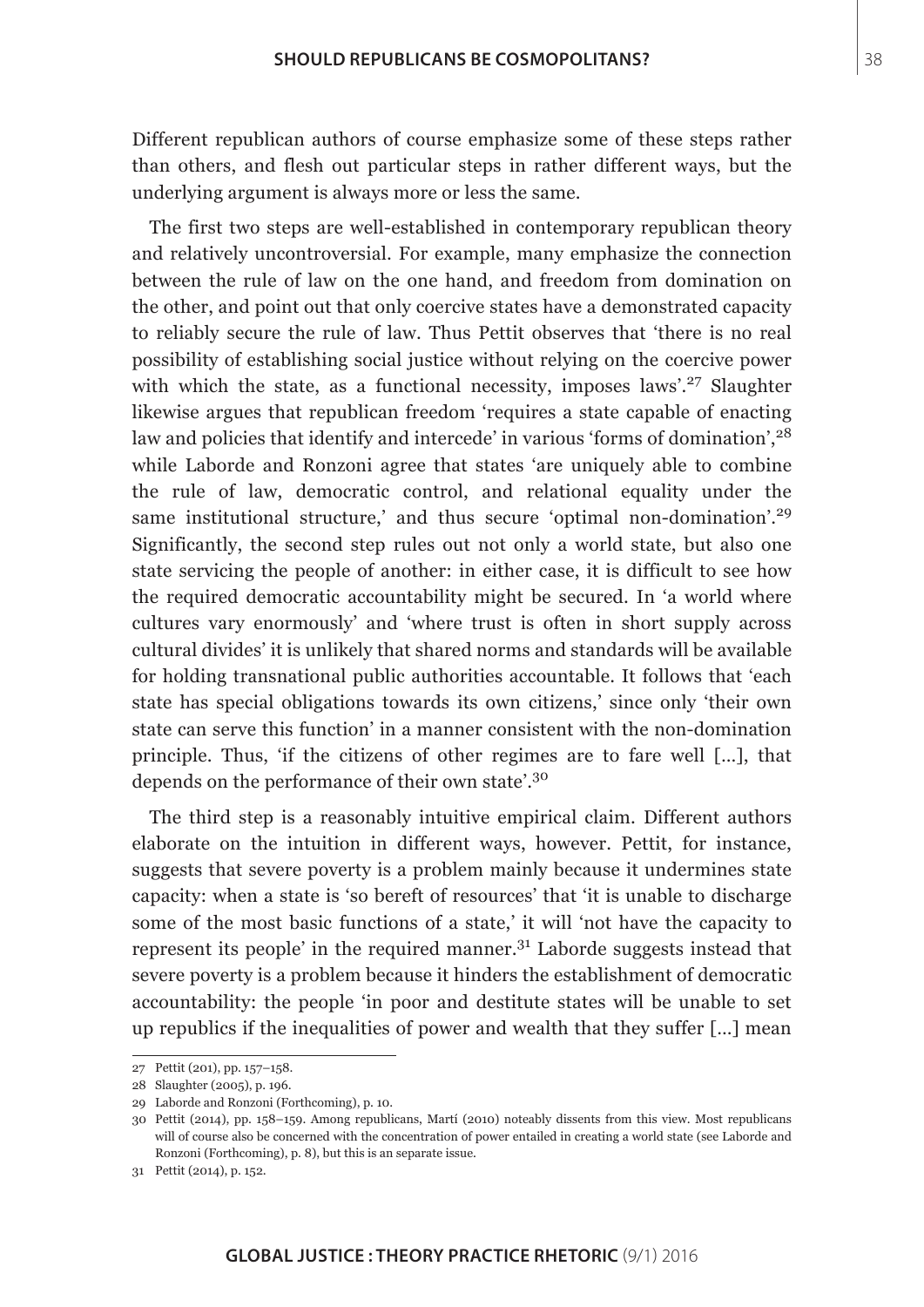that even basic non-domination is not within their reach'.32 In either case the consequence for freedom from domination is the same, but we should observe that only the most severe poverty will have that consequence: even some very poor communities have been able to establish internal democracy and the rule of law.

Given the first four steps, it is easy to see that the republican non-domination principle entails some sort of global duty of assistance. Here there is an interesting disagreement among republican authors as to the nature and scope of that duty, corresponding to the two different varieties of associationalism discussed previously. Recall that the issue between them concerns whether the relationships relevant for generating obligations of economic justice hold (or could plausibly be made to hold) among non-compatriots. On the republican view, the relevant relationship is one in which *A* has at least some influence over an actual or possible economic practice or institution effecting the degree to which *B* experiences domination. Are there global economic institutions of the relevant kind? Though he does not explicitly address the question, Pettit's discussion proceeds on the assumption that there are not.<sup>33</sup> Not surprisingly, therefore, he arrives at more or less the same conclusion as Rawls: the duty of assistance, on Pettit's view, is merely an indirect and remedial obligation to 'relieve poverty and oppression' so far as this will allow disadvantaged countries 'to assume their place as representative states in a just and stable international order'.<sup>34</sup>

Laborde and Ronzoni have a different view. They argue that global economic institutions as such can have consequences for the levels of non-domination experienced in disadvantaged countries:

'Supranational institutions often act as channels that amplify, rather than bind, interstate power. Powerful countries have been able almost unilaterally to shape those very institutions […] to their advantage. [...] Weak states have little choice but to join these organizations, yet, as members, have limited influence over them. What is more, their integration within global institutions, while hardly voluntary, often entails severe restrictions on domestic policy options…'<sup>35</sup>

<sup>32</sup> Laborde (2010), p. 53.

<sup>33</sup> He does, however, consider the possibility that the WTO and other global organizations might constitute group agents, and as such themselves directly inflict domination on individuals around the world; he doubts their capacity to do so in any significant manner, however (Pettit (2010), p. 79).

<sup>34</sup> Pettit (2014), p. 176. Note that in Pettit (much as in Rawls), there may be further non-economic aspects to the duty of assistance, insofar as there may be obstacles other than severe poverty to the ability of a people to constitute themselves as a free republic.

<sup>35</sup> Laborde and Ronzoni (Forthcoming), p. 4.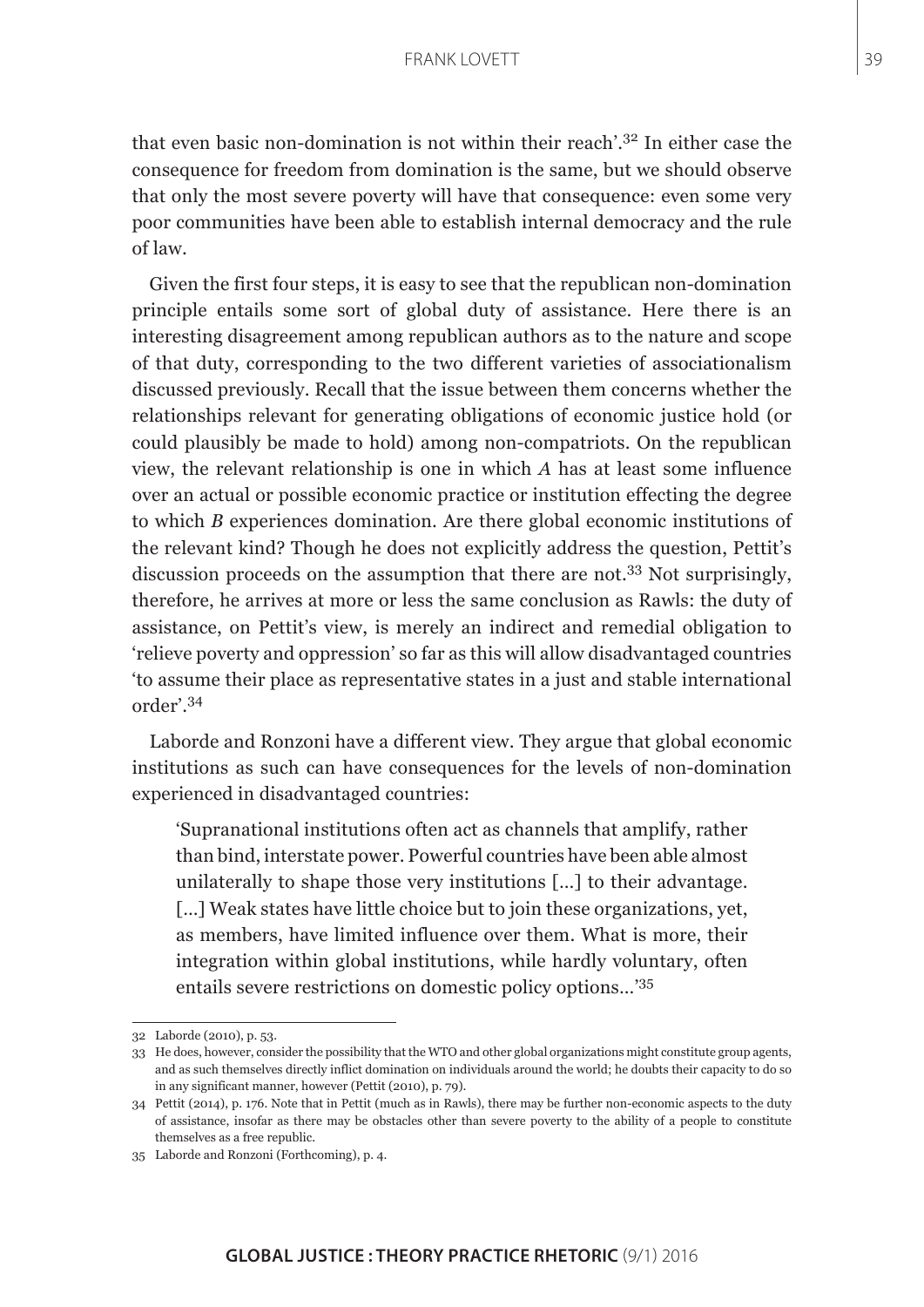Insofar as global economic institutions such as the World Trade Organization restrict the domestic policy options of impoverished states, the latter may be less able to achieve a level of development that would permit them to constitute themselves as free republics. It follows that the duty of assistance must also include a direct and ongoing obligation to ensure that global economic institutions help rather than hinder the establishment of democratic institutions in disadvantaged countries.36 Notice that, much as Pettit's assumptions lead him down the same path as Rawls, so too the assumptions made by Laborde and Ronzoni lead them down the same path as Cohen and Sabel.

Steps five and six remain somewhat underdeveloped in contemporary republican theory, which is not to say they are false necessarily. In support of the empirical claim that democratic accountability depends requires some significant measure of socio-economic equality, many simply refer to J.-J. Rousseau's famous remark that 'no citizen should be so rich as to be capable of buying another citizen, and none so poor that he is forced to sell himself'.<sup>37</sup> Popular as this slogan might be, it is not of course actual evidence. Suitable evidence can no doubt be produced, but one wonders whether it would show that democratic accountability requires as robust a degree of equality as many apparently assume: it might turn out that strong democratic institutions – at least provided they are properly designed – can operate perfectly well in the face of considerable socio-economic inequality. Nevertheless, let us grant the point and proceed.

Notice that the domestic duty of civic equality only calls for intra-state equality, not inter-state equality. Provided all the citizens of state *A* are reasonably equal to one another, and that all the citizens of state *B* are reasonably equal to one another, each may succeed in holding their respective states democratically accountable: the relative prosperity of the people in state *A* to the people in state *B* is irrelevant. The final and seventh step thus follows easily: since the domestic duty of civic equality is both more demanding than, and different in kind from, the global duty of assistance, our obligations of economic justice to compatriots and non-compatriots are not the same.<sup>38</sup> A commitment to the republican nondomination principle seems to entail that we reject cosmopolitanism.

One final comment. This paper is framed as a discussion of global economic justice in particular. Obviously, there are many other global obligations worth considering. This only goes to show that there are many different ways in which

<sup>36</sup> Laborde and Ronzoni (Forthcoming), pp. 10–13; cf. Ronzoni (2009), pp. 246–253.

<sup>37</sup> Jean-Jacques Rousseau (Donald A. Cress, trans.), *The Basic Political Writings, 2nd ed.* (Indianapolis: Hackett Publishing, 2011), p. 189.

<sup>38</sup> Unaddressed here or in the literature is the relative priority of the two duties: perhaps the duty of assistance, though easier to satisfy, should be performed first. Holding this view does not by itself make one a cosmopolitan, however.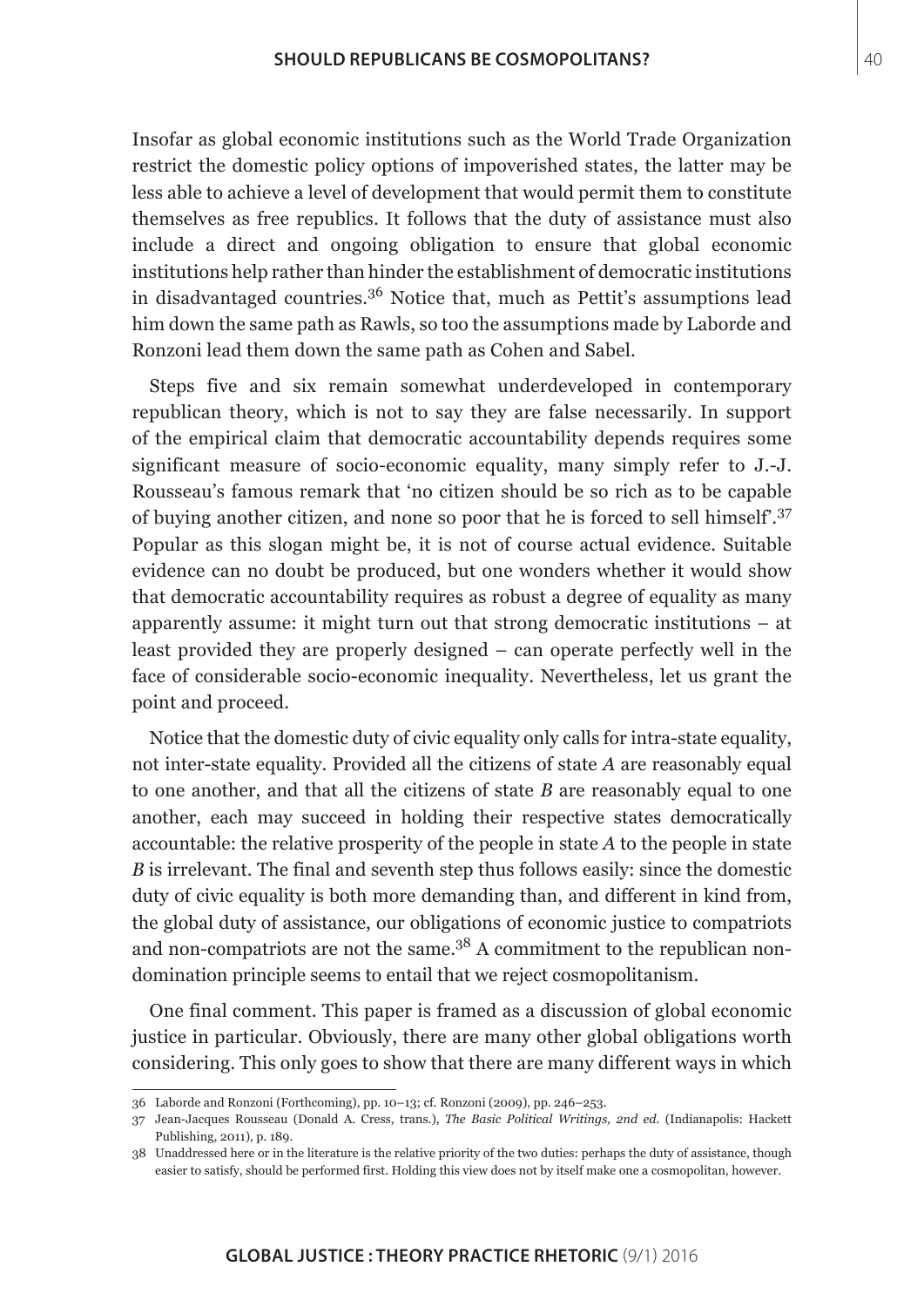our choices can affect the freedom from domination experienced by people in other countries. The global effects of economic institutions and practices are not always – or even often – the main focus in many discussions. Pettit, for example, is centrally concerned with the possibility that some states might dominate others, and thereby reduce the freedom from domination experienced by the citizens of the latter.<sup>39</sup> Such issues are here left aside. It is my own view, though I will not fully defend it here, that the extraordinary level of global inequality and poverty is a significant source of domination around the world. The issue between cosmopolitan and associational republicanism does not hinge on an empirical dispute concerning the relative significance of non-economic and economic factors: for present purposes, it is necessary only that we agree the latter are one possible source of domination. The following section explains how.

# **Republican Global Economic Justice**

Why do so many contemporary civic republicans – despite beginning with consequentialist foundations – unexpectedly arrive at the associational view when it comes to global economic justice? The explanation can be found in an implicit assumption regarding the connection between inequality and poverty on the one hand, and domination on the other.

The standard republican accounts argue that we should be concerned with inequality and poverty for the indirect reason that they might impinge on the ability of a people to constitute themselves as a free state. Robust democratic accountability requires a certain degree of socio-economic equality among citizens, and this may generate strong obligations of economic justice with respect to our compatriots. Externally, however, it requires only that a people not be so desperately poor as to render them incapable of establishing a free state in the first place. Our obligations of economic justice with respect to non-compatriots are thus comparatively weaker: once a people are able to constitute themselves as a free state, our obligation to assist them has been discharged. Of course we may benevolently *choose* to continue helping them beyond this point. Indeed, as Pettit observes, when a democratic community does choose to help more generously, its government lies under an obligation to implement that choice.40 But the choice itself is voluntary, not a requirement of economic justice as such.

Let us grant that severe impoverishment can render a people incapable of establishing a free state, and to that extent deprive them of some measure of freedom from domination. It does not follow that this is the *only* mechanism

<sup>39</sup> Pettit (2010), pp. 77–78.

<sup>40</sup> Pettit (2014), pp. 175–177.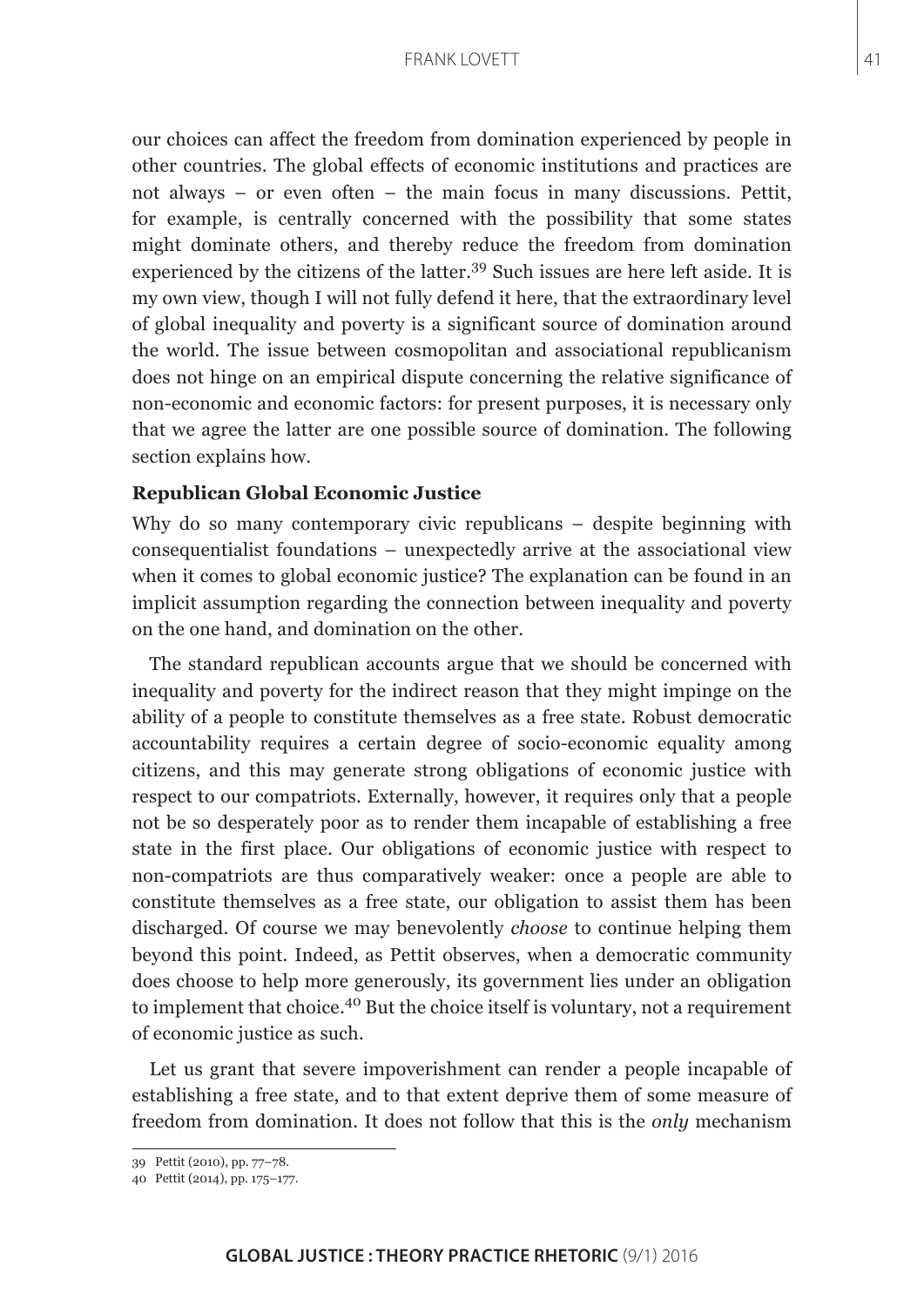by which economic institutions and practices generate domination, nor even necessarily the most important: economic institutions and practices can also undermine our freedom *directly*, by making us vulnerable *as individuals* to domination. This can be seen as follows.

Certainly, most people regard their freedom from domination as a particularly important good. Why else would so many struggle to free themselves from despotism, for example, even at considerable personal risk? Nevertheless, freedom from domination is only one good among others. People also have what might be called basic needs – the need for an adequate level of nutrition and health, for clothing and shelter, for an education sufficient to function in their community, and so on. In order to secure her basic needs, a person must have entitlements to the goods or services that doing so requires. If someone needs life-saving HIV treatment, for example, then she must have either the money to pay for it, or else an insurance plan that covers it, or else a publicly-funded entitlement to receive it, or some other equivalent. Since reasonable people do not typically regard failing to secure what they view as their basic needs as an option, it follows that they might be willing to trade away some of their freedom from domination – highly valued as that may be  $-$  in order to do so.<sup>41</sup> Among the innumerable examples of this phenomenon, we might cite those who, in the desperate hope of providing for themselves and their families, seek employment in local sweat-shops or as undocumented workers in wealthy societies. Despite the fact that it means placing themselves under the arbitrary power or domination of their bosses, people facing dismal choice scenarios may reasonably feel that doing so is their best option.

The exact level at which reasonable people begin to trade away their freedom from domination in order to secure basic needs varies according to the time, place, and individual in question, of course. The minimum level of education people regard as acceptable, for instance, differs widely according to their culture, level of economic development, and expectations. Significantly, this means that not only absolute levels of poverty, but also to some extent relative degrees of inequality can generate domination: the success of the comparatively advantaged may raise general expectations, and thus induce the comparatively disadvantaged to accept higher levels of domination in order to keep up. It follows that republicans should have strong reasons for being concerned with inequality and poverty wherever it might be found: the more inequality and poverty there is in the world, the more often people will feel

<sup>41</sup> The familiar language of basic needs is here used for expositional purposes only. Strictly speaking, the argument requires only that most people have subjective utility functions in which all goods (including non-domination) are subject to diminishing marginal returns. For a more thorough and technical discussion, see Lovett (2010a), pp. 193–196, 200–203.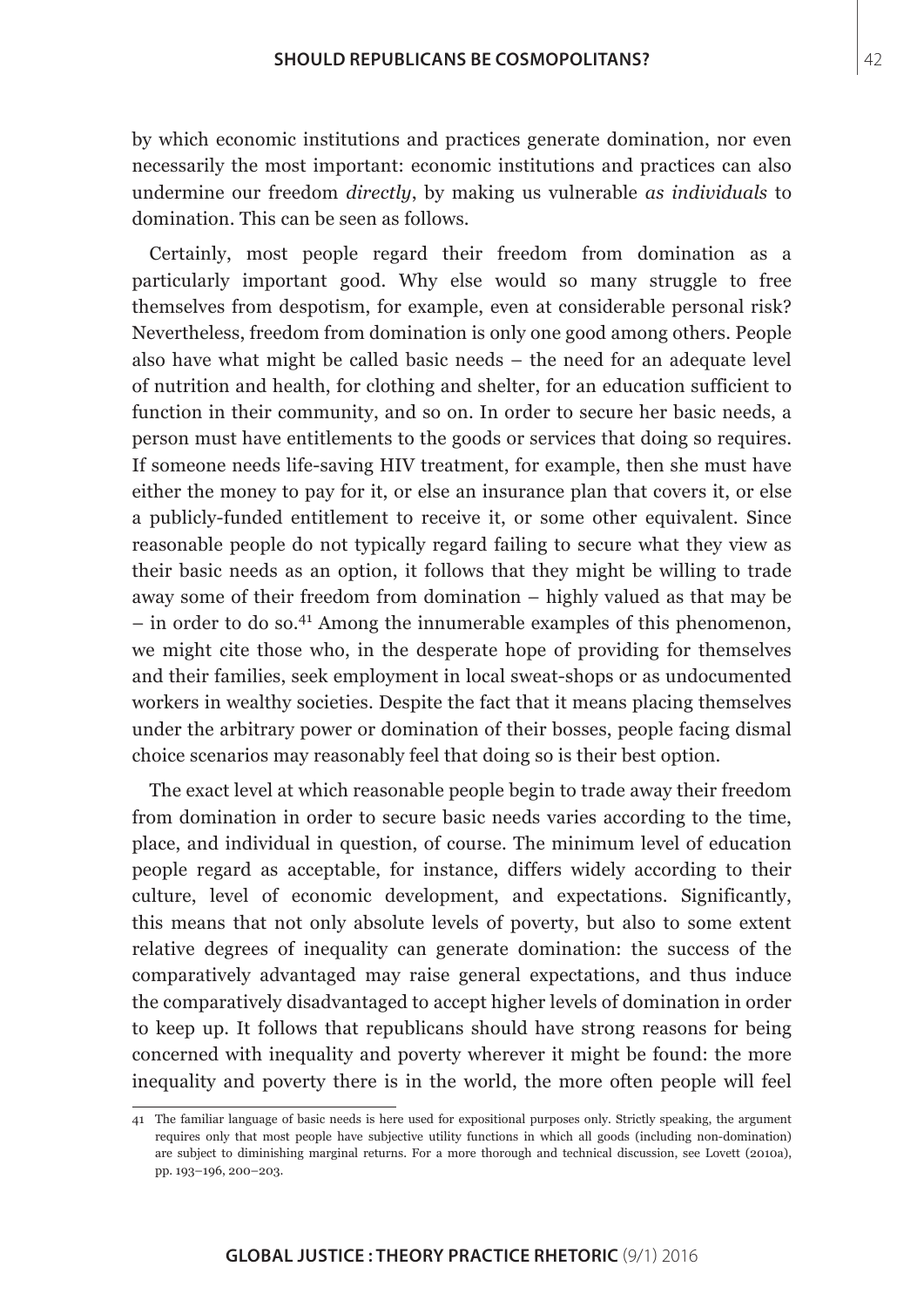themselves compelled to accept domination in order to meet whatever they regard as their basic needs.

Now one sometimes hears the objection that, since these people have acquiesced to domination voluntarily, that domination need not concern us normatively speaking: it is a familiar maxim of law that what is agreed to is not an injury (*volenti non fit injuria*). Elsewhere I have argued this objection is a non sequitur. It is indeed natural to want to respect the choices that people make, and it would seem particularly unfair and disrespectful to interfere with the choices of people who, after all, are only trying to do the best they can for themselves under difficult circumstances. But this perfectly reasonable sentiment is relevant only if we propose to reduce their domination by restricting their choices. It presents no objection at all if we propose to reduce their domination by improving their opportunities, and the fact that domination is bad even when agreed to is precisely why we should.<sup>42</sup>

Considering impoverished persons around the world, we must next inquire as to main reasons they might lack a full measure of freedom from domination. In some cases, no doubt, they lack freedom *in part* because they live in countries that have been unable to constitute themselves as free states: the dismal conditions in some regions of sub-Saharan Africa here come to mind. The people in such regions do not have the ability to exercise their collective will free from the arbitrary interference of local despots, powerful neighbors, international agencies, and so forth. But is this the only – or even most significant – source of whatever domination they experience as individuals? What about the fact that extreme inequality and poverty renders them *personally* vulnerable to oppression and exploitation?43 Consider some unscrupulous multinational corporation that dominates its employees whenever and to whatever extent it can. Why should it matter, other things being equal, whether one of its potential victims happens to be a compatriot of ours or no? The strength of our obligation to secure her freedom from domination should track her degree of vulnerability rather than her citizenship.

It is hard, of course, to judge the comparative severity of these competing sources of domination in particular cases. My own view is that the direct effect of economic inequality and poverty on levels of domination experienced by individuals is often as strong or stronger than the indirect effect of hindering those same individuals from constituting themselves as a free people and

<sup>42</sup> For further discussion, see Lovett (2010a), pp. 147–151.

<sup>43</sup> Of course if I am right about the direct effect of impoverishment on domination, we may have additional reasons for strengthening free states: other things equal, more robust free states might have a greater capacity to protect their own vulnerable citizens. Cosmopolitan and associational republicans will in many cases advance similar policy prescriptions. More on this below.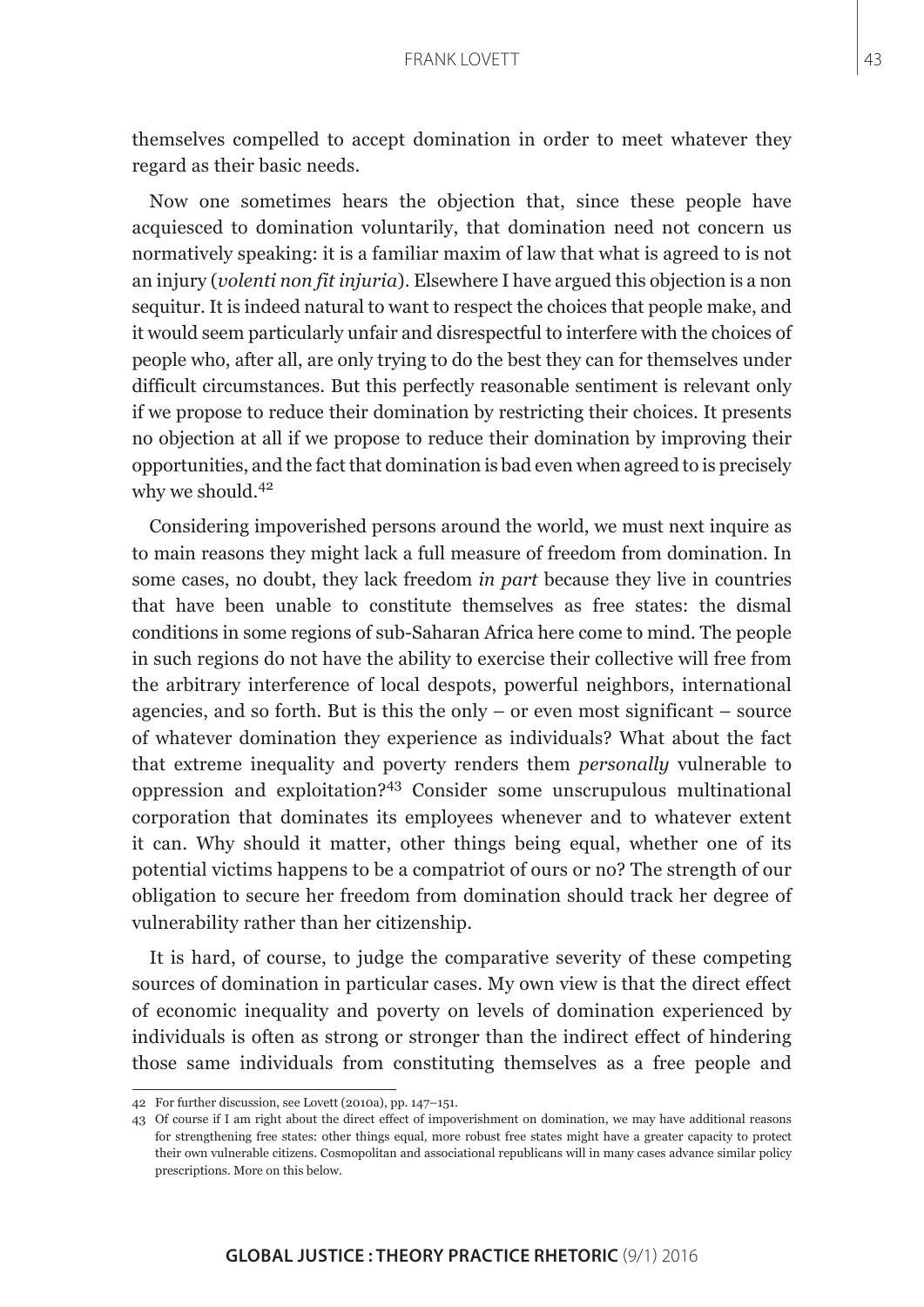holding their state democratically accountable. (Even if one does not agree, there is certainly no good reason to ignore the former effect altogether, which is what the standard discussions do.) Policies sufficient to address the former problem should therefore be more than sufficient to address the latter. This is because the degree of socio-economic equality required to ensure that individuals are not personally vulnerable to oppression and exploitation is surely more than enough to enable democratic accountability. In discharging our obligation to prevent direct economic domination, we will thus discharge the duty of civic equality and the duty of assistance along the way. When it comes to economic justice, the obligation that controls, so to speak, is equally strong with respect to non-compatriots as it is with respect to compatriots.

What are the practical implications of adopting a cosmopolitan view as a republican? Is there anything really at stake in this debate? Among other proposals, both Slaughter and Laborde and Ronzoni support a global Tobin tax on financial transactions, democratization of the World Trade Organization, and increased regulation of global capital. Slaughter further calls for wealthy nations to increase their development assistance to at least the 0.7 percent of GDP recommended in the United Nations Millennium Development Goals, while Laborde and Ronzoni urge establishing a global resource dividend.44 Since these proposals are no doubt stronger than any we are actually likely to see implemented anytime soon, one might wonder whether there is any point in adopting potentially even stronger views about our obligations of global economic justice. Perhaps debating whether republicans should be cosmopolitans is idle: even the weaker associational view takes us further than we are likely to get.

There is some truth in this complaint. Nevertheless, there are several ways in which the dispute between cosmopolitans and associationalists will have practical consequences even if we assume overall level of global assistance will continue to fall well short of what either would ideally prefer.

First, decisions have to be made about where to direct whatever economic assistance wealthy nations are willing to provide. Consider a country in which considerable inequality and poverty coexist with a reasonably functioning democratic regime – India, perhaps. Some 300 million people in India live on less than \$1.25 a day, more than a third of children under the age of five are malnourished, and millions lack access to clean water and proper sanitation facilities.45 Cosmopolitan republicans would argue that people in India are thus exceptionally vulnerable to domination (at the hands of local or foreign employers, for instance), and thus have strong claims to our assistance. Not so

<sup>44</sup> Slaughter (2005), pp. 206–217; Laborde and Ronzoni (Forthcoming), pp. 14–15.

<sup>45</sup> Figures from the World Bank (<data.worldbank.org/country/india>).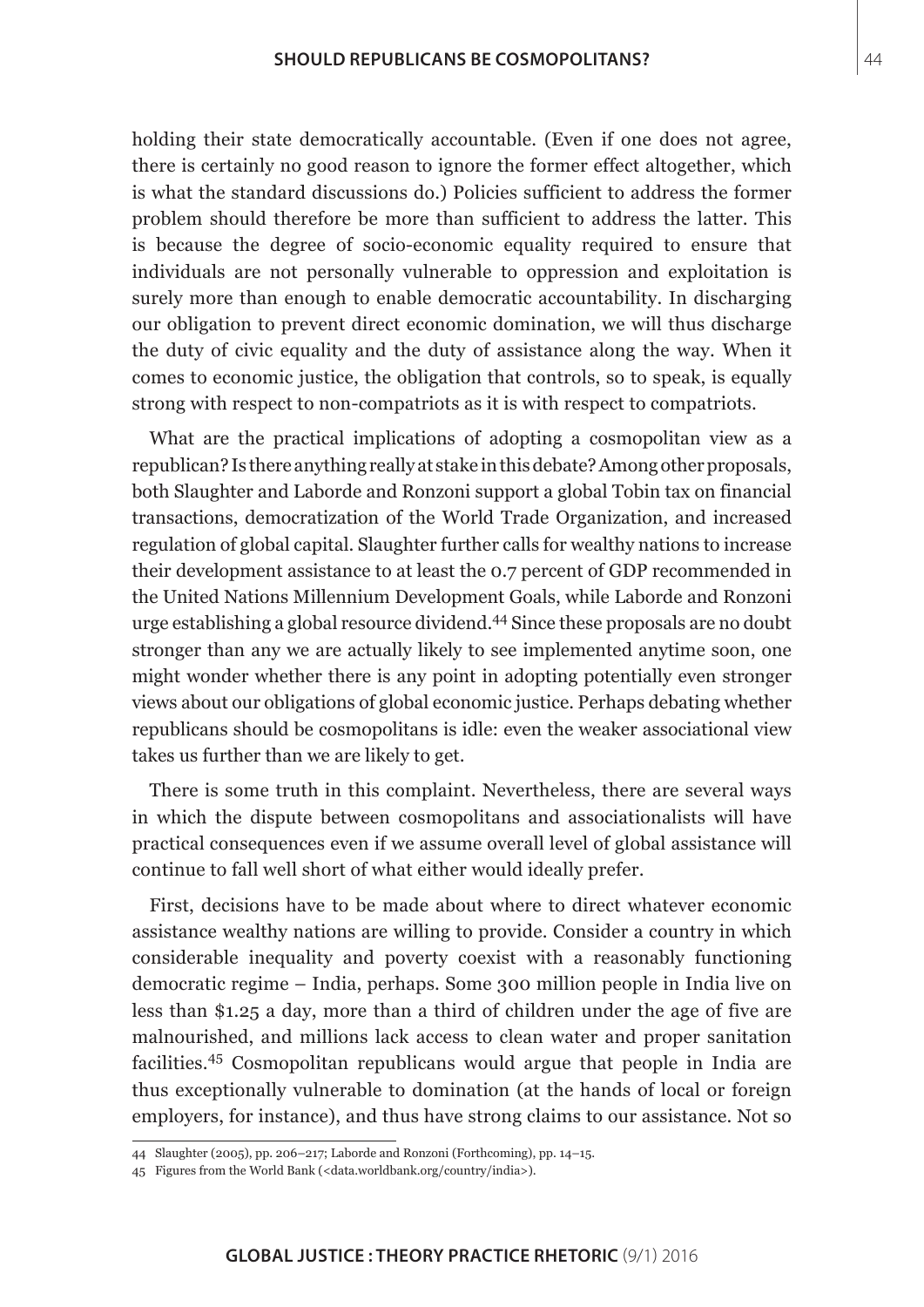associational republicans: on the associational view, priority should be given to those countries in which poverty presents a roadblock to the establishment of democracy. However much poverty remains in India – either in absolute terms, or relative to wealthy counties such as the United States – it has not undermined India's ability to constitute itself as a free state. Economic assistance should therefore be directed elsewhere.<sup>46</sup>

Second, decisions have to be made about the relative priority of economic and political assistance. Consider a country that is both poor and saddled with a dysfunctional political system – Zimbabwe, perhaps. As in India, though on a smaller scale, there are millions of people living in poverty, suffering malnourishment, and lacking in clean water or proper sanitation facilities. On top of this, Zimbabwe has been saddled with single-party rule under Robert Mugabe for almost thirty years. Cosmopolitan and associational republicans would no doubt both support extending economic and political assistance to such a country, but their prioritization would differ: the cosmopolitan republican might prioritize economic assistance, and incorporate political assistance insofar as the dysfunctional political system presents an obstacle to economic development, whereas the associational republican might prioritize political assistance, and incorporate economic assistance only insofar as poverty presents an obstacle to the establishment of democracy.

The first two cases both concern foreign aid policy. However, there are other sorts of decisions made in wealthy nations that have economic effects on poor ones – and thereby impact the levels of domination experienced by people in the latter. These lead to what might be the most interesting and consequential differences between cosmopolitan and associational views. One example might be domestic agricultural subsidies in wealthy nations: by increasing the supply of inexpensive crops on the global market, these policies stunt the progress of economic development in poor nations. Another example might be the border policies of wealthy nations: by hindering global labor mobility, restricted borders limit the economic opportunities available to individuals born in poor nations.

The extent to which republicans have so far evaded the issue of immigration policy in particular is remarkable. Some republicans have rightly argued against second-class citizenship, and also for the non-arbitrary implementation of whatever border controls are imposed, but none have explicitly discussed

<sup>46</sup> As observed earlier (see n. 43 above), both associational and cosmopolitian republicans would support reforming global instutitons so as to give countries like India more flexibility in protecting their own citizens from economic domination. Here I focus on the differences between the views.